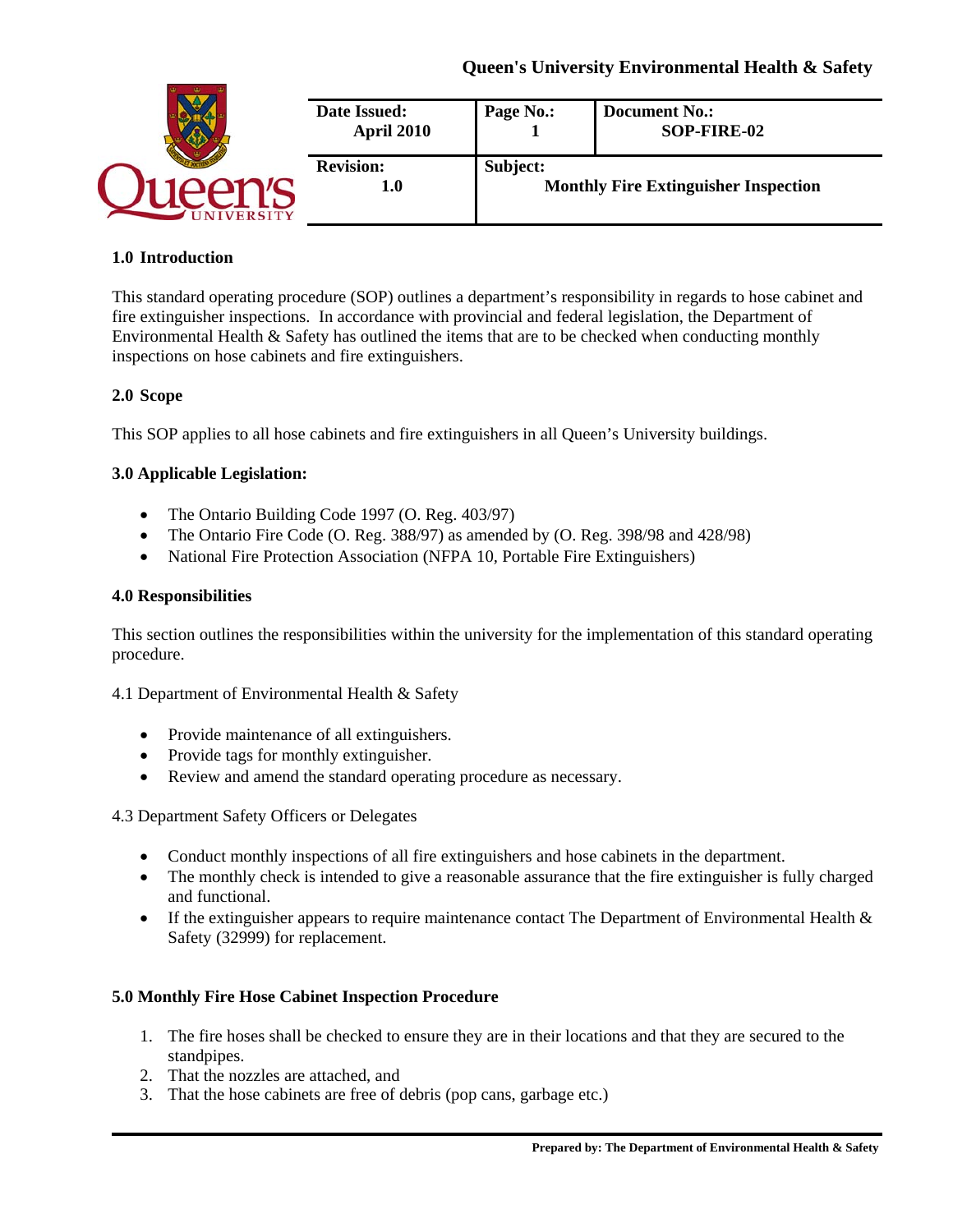|                | Date Issued:<br>April 2010  | Page No.: | <b>Document No.:</b><br>SOP-FIRE-02         |
|----------------|-----------------------------|-----------|---------------------------------------------|
| <b>VERSITY</b> | <b>Revision:</b><br>$1.0\,$ | Subject:  | <b>Monthly Fire Extinguisher Inspection</b> |

### **6.0 Monthly Fire Extinguisher Inspection Procedure**

- 1. Ensure access to extinguishers is not blocked and a clear path to the extinguishers is being maintained*.*
- 2. The pressure should be within the recommended level on extinguishers equipped with a gauge. The needle should be in the green zone. If the needle is not in green zone, the extinguisher requires professional maintenance.



3. Verify the locking pins are intact and the tamper seals are not broken.

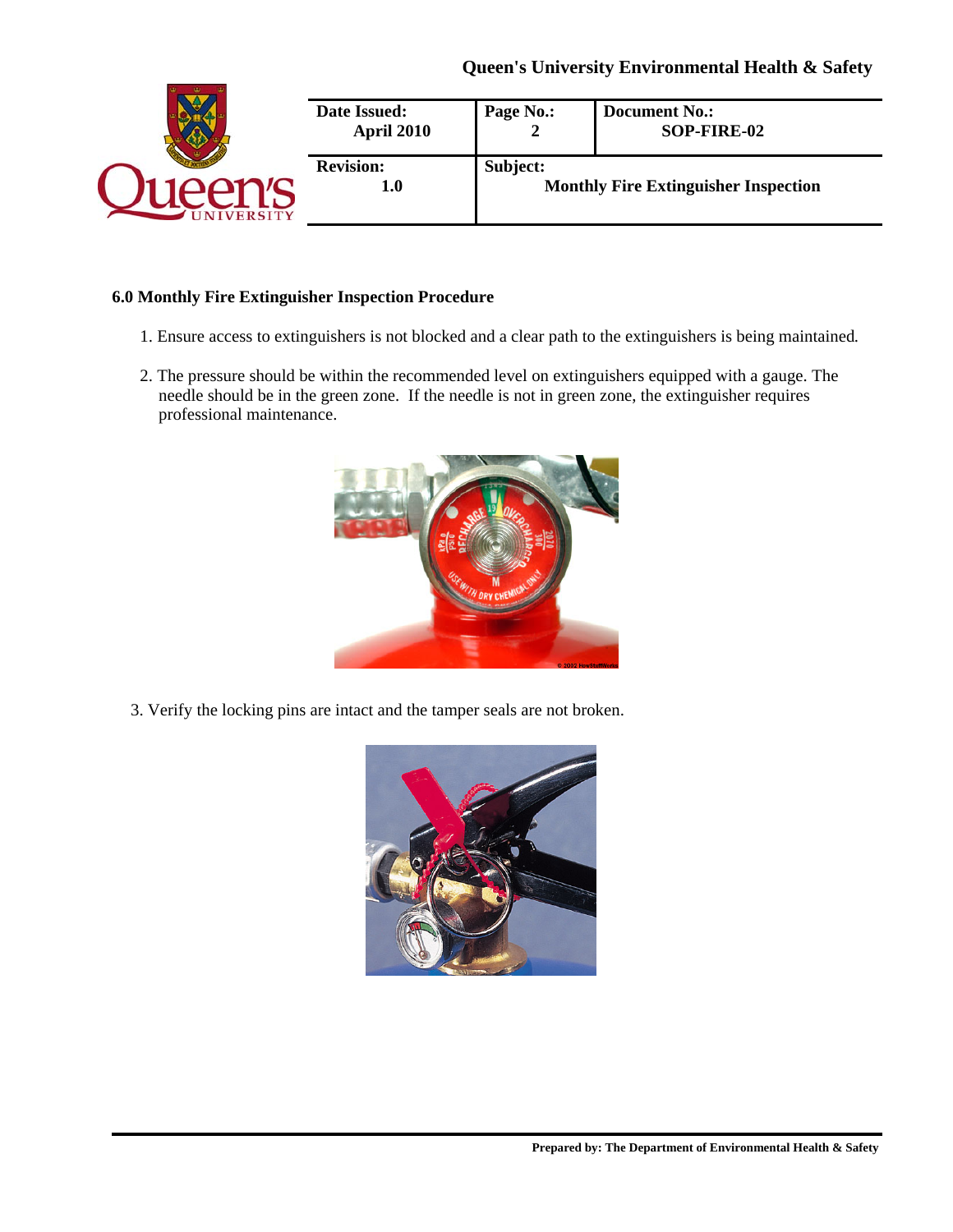|                | Date Issued:<br>April 2010 | Page No.: | <b>Document No.:</b><br>SOP-FIRE-02         |
|----------------|----------------------------|-----------|---------------------------------------------|
| <b>VERSITY</b> | <b>Revision:</b><br>1.0    | Subject:  | <b>Monthly Fire Extinguisher Inspection</b> |

4. Visually inspect the hoses and nozzles to ensure they are in good condition and show no signs of cracking or dry rot.



5. Visually inspect the extinguishers for dents, leaks, rust, chemical deposits or other signs of abuse/wear. If an extinguisher is damaged report this information the Department of Environmental Health & Safety (32999).